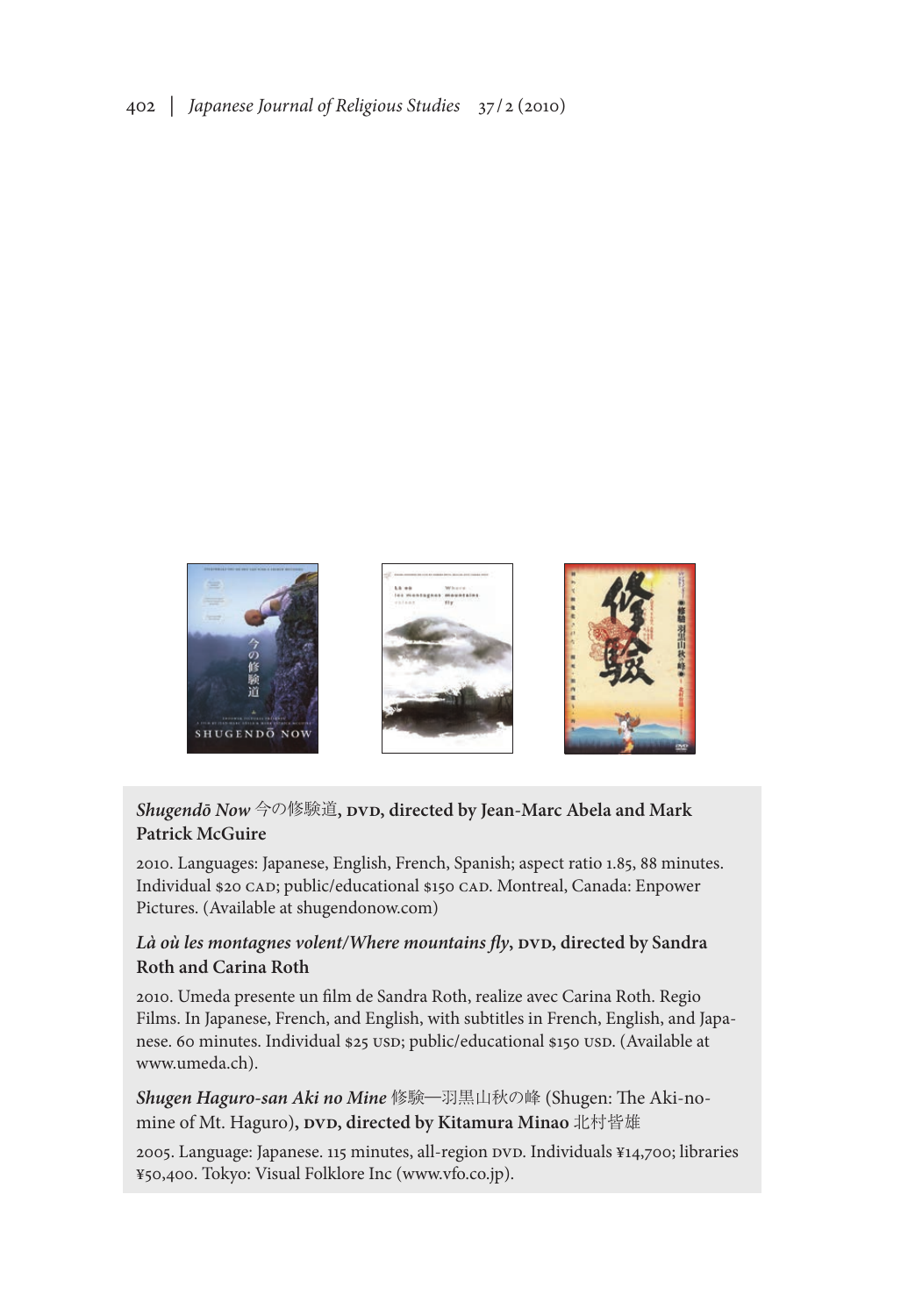It has been over thirty years since I joined the *yamabushi* of Shōgo'in in the mid-1970s as they undertook an official pilgrimage between Mt. Tamaki and Hongu Shrine, a lonely stretch on the Yoshino-Ōmine-Kumano route that had not been used officially for over a hundred years, since the time of *shinbutsu bunri* and the proscription of Shugendō in the Meiji period. The historic three-day trip was filmed by NHK and edited into a half-hour *Nihon no kikō* TV special. As I watched the broadcast, I remember feeling disappointed that it captured so little of the actual event, which is not surprising since a three-day all-sensory experience was reduced to a half hour of only sight-and-sound on a small screen (TV screens were a lot smaller in those days), to be enjoyed in the (relative) comfort of one's living room, perhaps with a beer or popcorn. This is surely the challenge faced by anyone seeking to capture and communicate such experiences through the medium of film. How is it possible to vividly and accurately convey the mountain-entering experience with its long stretches of boredom, fatigue, smells, subtle sounds (instead of a sound track), hunger, thirst, camaraderie, fresh air, blinding rain, sore feet, exhilarating landscapes, perhaps even a religious awakening—on film? Here I will examine three recent films released on DVD which present various aspects of Shugendō and its religious-ascetic mountain practices in contemporary Japan.

*Shugendō Now* is a beautifully filmed, aesthetically pleasing, and religiously challenging presentation of traditional ascetic practices in the mountains and its place in contemporary Japanese society, with implications and meaning for people outside Japan. Interspersing scenes of natural rural beauty (clear mountain streams, green vegetation, moss-covered rocks) and modern urban life (concrete roads, buildings covered with neon signs, hectic movement), it didactically challenges the viewer to consider the value of participation in mountain ascetic practices and asks questions such as, "How does one integrate lessons learned from nature in daily life?" and "How does one return to the city after an enlightening experience in the mountains?" It follows the activities of a variety of people, from a "professional ascetic" and some of his disciples to businessmen who take a few days away from their usual urban rat race to walk in the mountains, showing them as they go about their daily lives and participate in various "religious" activities, from sitting in meditation under (or sliding down) a waterfall, repairing conch shells (*horagai*, one of the accoutrements of a *yamabushi*), "memorial services" for bees, to cleaning up industrial waste dumps. Along the way one is introduced to many of the traditional activities of mountain asceticism (group ascents in the mountains, burning the *goma*-fire, chanting the sutras) and, through interviews, to the reactions of participants to their experiences. On the other hand, it has a very "contemporary" feel to it, with a strong eco-consciouness-raising message. One learns not just about traditional Japanese religion, but how it is alive and fits into contemporary Japanese society, as well as its more cross-cultural appeal. It has stunning and welledited visuals, a fine and appealing sound track, and informative yet unobtrusive narration.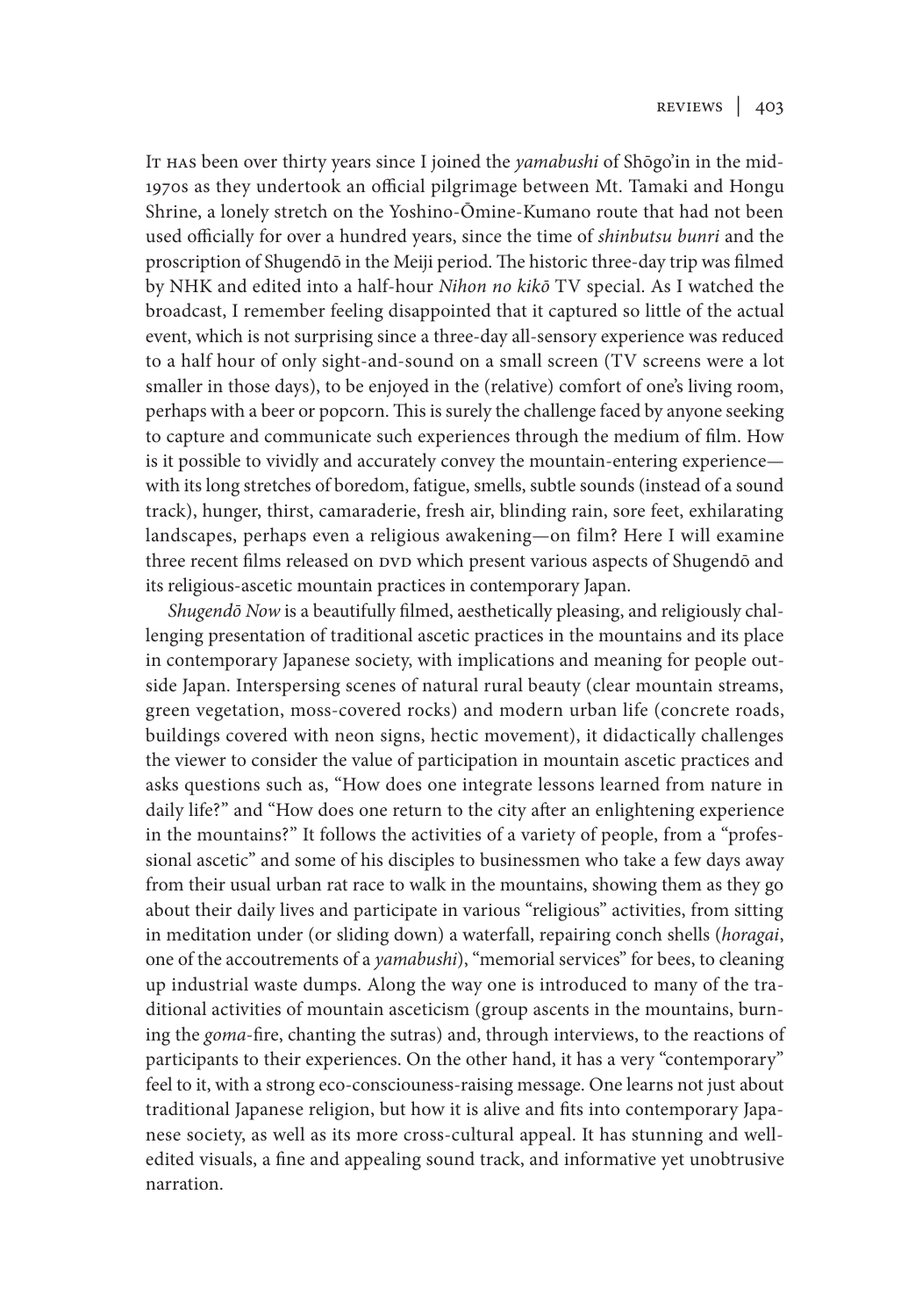## 404 | *Japanese Journal of Religious Studies* 37/2 (2010)

*Where Mountains Fly* also takes a look at ascetic practices in the mountains of the Kii peninsula, but takes a more historical-literary approach. Also beautifully filmed, it is edited (with remarkable, impeccable effect) to mimic old hand-painted scrolls where sites geographically far apart seem to merge seamlessly into each other. As explained on the cover, "using real landscapes as source material, the animation recreates the extraordinary adventures of En-no-Gyōja. The fictional episodes are intertwined with documentary episodes bearing testimony to the use of these sacred mountains by various contemporary Shugendō practitioners: meditation under waterfalls, sutra recitation, pilgrimages through forests and mountains, and fasts that may lead to death." The title refers to the ancient legend that a part of the Vulture Peak broke off and flew from India to Japan and became Mt. Ōmine, representing the arrival of Buddhism in Japan. Not surprisingly, some of the same people, scenes, and situations as in *Shugendō Now* also appear in this film, and the same technique of comments by these people reveals the meaning that these experiences have in their lives.

On a less serious note, at twenty minutes and four seconds into the film, as the voiceover intones "her appearance was malevolent, enough to awake fear in all hearts . . ." and the camera scans quickly across the wooded scene, combinations of rocks and vegetation between the trees form faces of "ghosts" or demons. Is this an accidental, visual illusion (a type of paranormal result known in Japan as *shinrei shashin*), or is it perhaps an intentional result of film editing?

As mentioned above, *Mountains* is beautifully filmed and deftly edited. For example, there is a striking scene of an ascetic on a huge boulder overlooking a valley, where he performs some practices and then speaks of his experiences and provides some commentary with the lush trees of the mountainside in the distance. As the sun sets, with the valley becoming dark yet the sun still shining on him, the solitary ascetic blows his *horagai*. Thus the film combines aesthetically pleasing sights with insights into the history and contemporary practice of Shugendō.

*Shugen: The Aki-no-mine of Mt. Haguro*: Unlike the other two films discussed above, this Japanese production is a straightforward documentary (in the sense of documenting activity without overt commentary or interpretation, not polemicly like those of Michael Moore), of the ritual path through the ten realms from hell to Buddhahood. Beautifully and sensitively filmed, it provides an important visual record of this centuries-old tradition in the mountains of northern Japan. It follows the many-day event closely, from the opening ceremonies, through the "hellish" middle-of-the-night smoke-filled session of sutra chanting, the sumo wrestling competition, to the ecstatic celebration at the final stage of the path. Some of the earliest work on Shugendō by Western scholars (for example, Carmen Blacker and H. Byron Earhart) focused on this Mt. Haguro tradition, and this film provides a very good visual presentation of the subject.

As the film concentrates on a straightforward presentation of the ritual activities, it does not touch on (and perhaps studiously avoids) controversial aspects of this